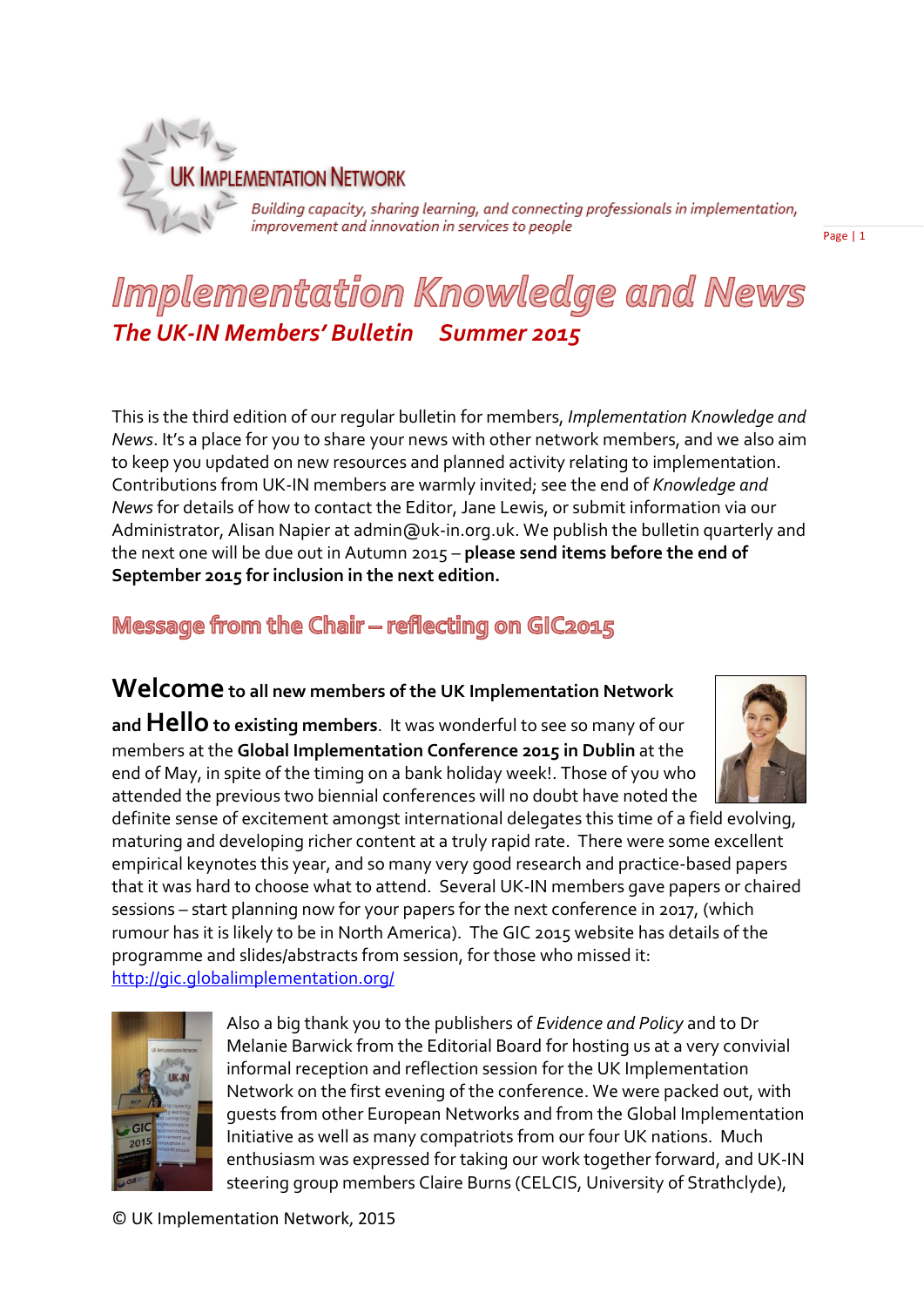Colin Waterman (National Implementation Service), Aideen Gildea (Queen's University Belfast) and Tom Jefford (Cambridgeshire County Council Youth Services) and many others in the room shared their reflections on the proceedings so far.

Also at GIC2015, we were delighted to be one of five European networks welcoming the official launch of the European Implementation Collaborative – see all of us talking about the history of the various country networks, and Bianca Albers, chair of EIC, at the link below : **<http://livestream.com/accounts/10215717/events/4026775>**

Page | 2

In my three minutes (!) as the last of the line-up, I repeated the call, made also at the launch of UK-IN last October, for the **need for development of a much stronger 'indigenous' empirical base for the field in Europe and in the UK, and importance of networks like ours in forming a connecting framework for linking together research, policy and practice in effective implementation.** Notwithstanding the many similarities and shared experiences across the global community of practice, we also need to work to establish the field of implementation with its basis in rigorous evidence grounded in our own systems and services.

It's an exciting time for the field of implementation science and practice as it starts to gain traction across Europe: watch this space.

Finally: Coming soon to the members' area of the website…..watch out in the next two weeks for the next UK-IN *Implementation Resources Digest*, this one on *Adoption of Innovation*. Thanks to Dr Sarah Blower (York University), Jane Lewis (Colebrooke Centre) and Dr Ann Lendrum (Manchester University) for overseeing this one!

**Chair, UK Implementation Network**

# Network News

**Are you following us on twitter?** UK-IN is active on twitter: @UK\_ImpNet Follow us at [https://twitter.com/uk\\_impnet/status/517976569324011520](https://twitter.com/uk_impnet/status/517976569324011520)

#### **Can you help us with our website development?**

Over the coming months, watch out for news on our re-vamped website. The design process is being led by the website development sub-group; thanks especially to Matt Buttery from Triple P and Professor Annette Boaz from Kingston University/St George's

© UK Implementation Network, 2015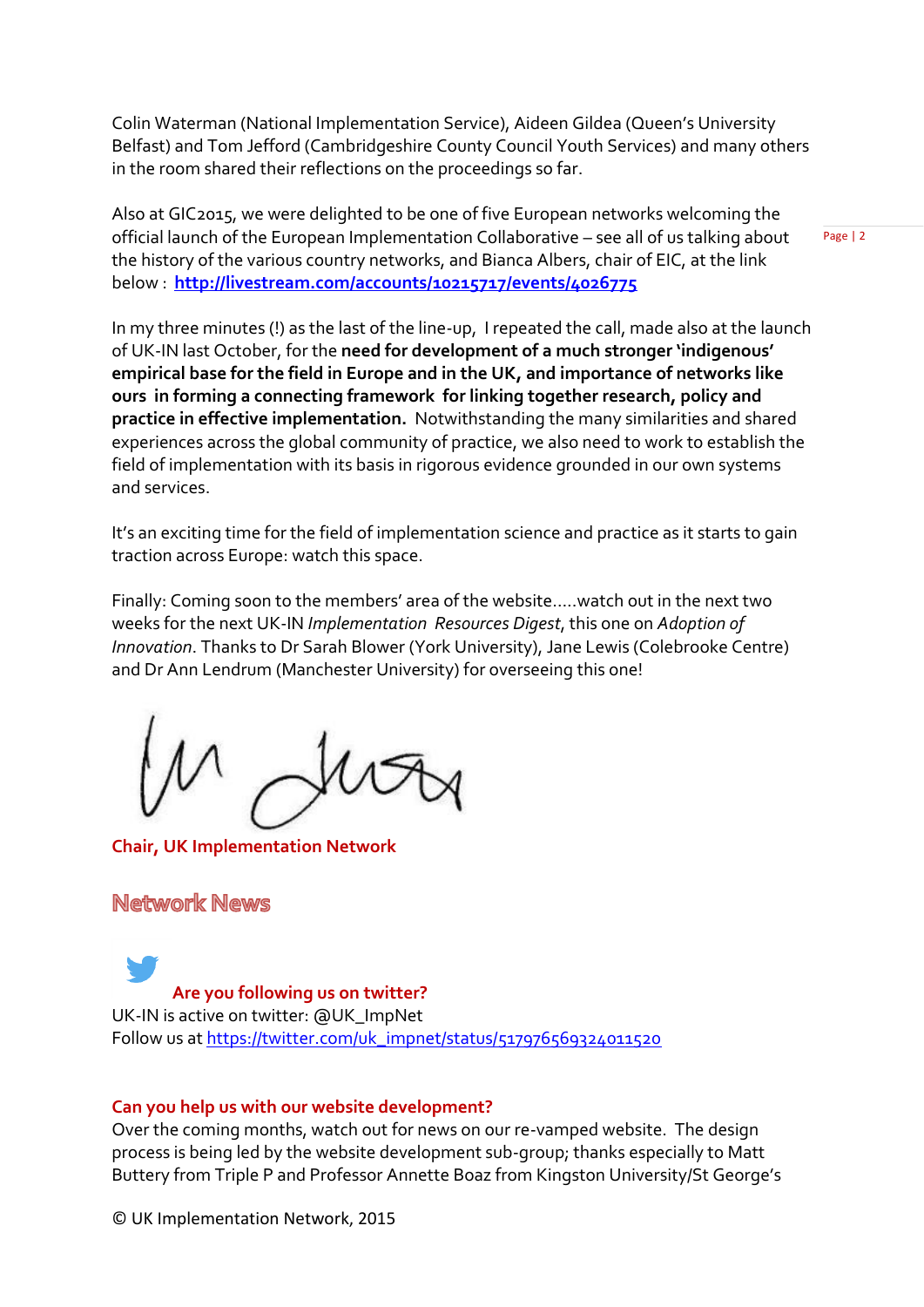Medical School for serving on this group. Please contact Alisan Napier at admin@ukin.org.uk if you have any ideas, comments or (even better!) help or other resources to offer us, in making our new website as good as it can be.

#### **Launch of the European Implementation Collaborative (EIC)**

The European Implementation Collaboration was launched at GIC2015, with a very memorable drumming display (especially memorable for those in the front rows!) For those who missed it there is a short clip on the web site: [http://www.implementation.eu](http://www.implementation.eu/) . Tom Jefford, a member of UK-IN's Steering Group, sits on the Board and will be very involved in work to establish EIC as a pan-European network which will also draw the various national networks together. EIC has initial funding from a philanthropy based in Ireland, and so will have resources to develop what we expect to be exciting activities. Membership is free, so join up at the address above. If you have ideas, contacts or want to suggest areas for development, please contact Tom: [tom.jefford@cambridgeshire.gov.uk.](mailto:tom.jefford@cambridgeshire.gov.uk)

#### **New Masters module in Implementation and Improvement Science at Kingston University and St George's University of London**

With colleagues at St George's, University of London and Kingston University, UK-IN steering group member Professor Annette Boaz has designed and piloted an exciting new Masters level module in Implementation and Improvement Science. Deborah Ghate (UK-IN Chair), Annette and others gave a number of very well received lectures to the students on theories, methods and models of implementation. The course ended with a mini conference at which four Faculty members shared their personal experiences of research implementation. The course is scheduled to run again in January 2016. Please get in touch with Annette if you would be interested in knowing more about the course: [A.Boaz@sgul.kingston.ac.uk](mailto:A.Boaz@sgul.kingston.ac.uk)

#### **Kings College London – MSc in Implementation and Improvement Science**

KCL has a new MSc in Implementation and Improvement Science just launched, which is recruiting its first cohort for September 2015 start. The new MSc in Implementation and Improvement Science is research focused, is an exciting field of study and can offer real solutions to improving quality, safety, outcomes and population health. The programme has been created jointly by researchers at King's College London and Kingston and St George's, University of London, who are working together under the auspices of the National Institute for Health Research (NIHR) Collaboration for Leadership in Applied Health Research and Care South London (CLAHRC South London). The expert faculty includes Professors Nick Sevdalis, Jane Sandall, Annette Boaz and Graham Thornicroft - all active UK-IN members. It is a practical course, aimed at people working in health services, health research, social sciences, policy, NGOs and government, and appropriate for people at all stages of their career. The programme will involve world-renowned speakers and a Summer School. King's College London is also offering five £2,000 scholarships for people who work or live in south London. For more information clic[k here](http://www.kcl.ac.uk/prospectus/graduate/implementation-and-improvement-science)

Page | 3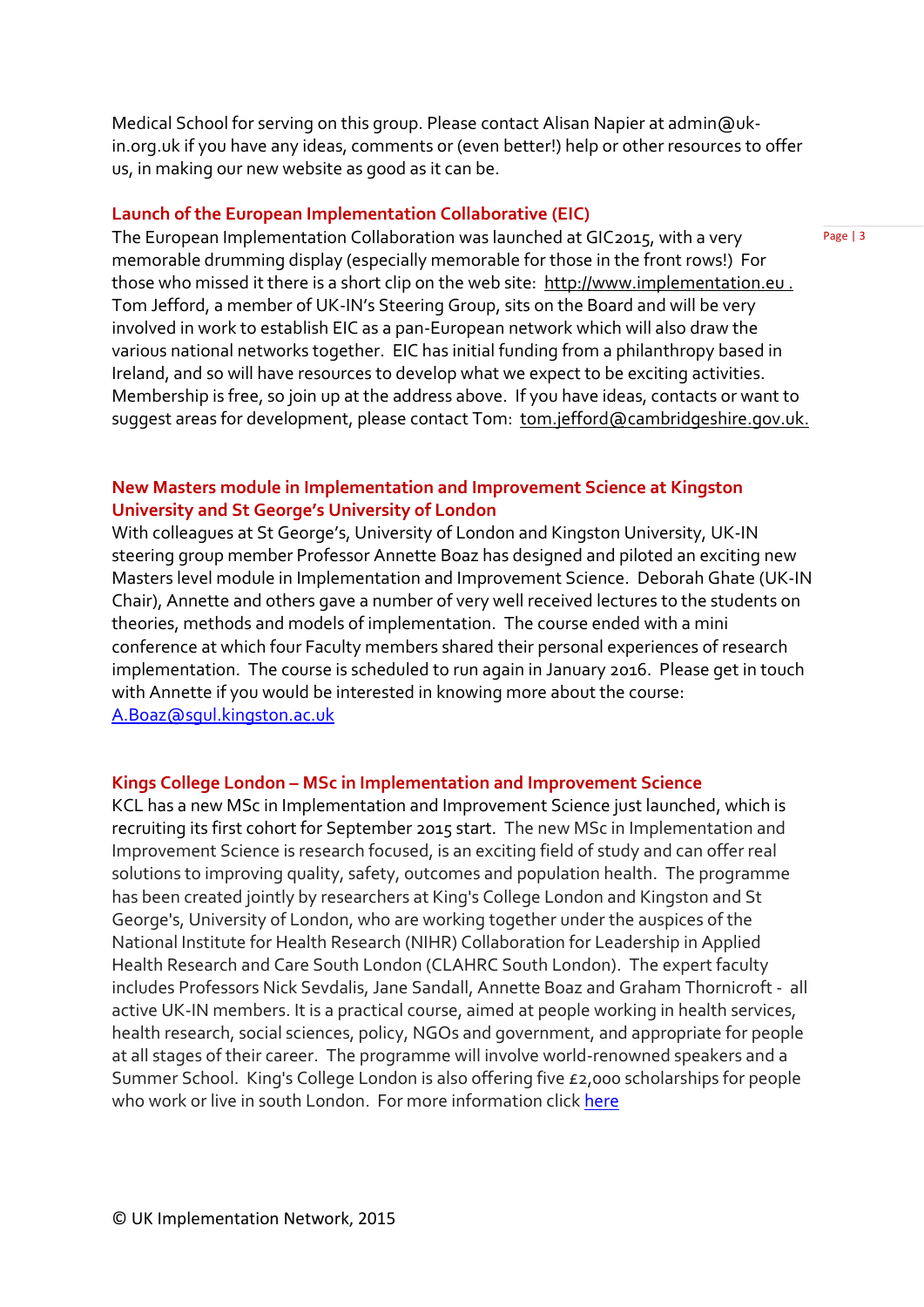### **Research Methods Summer School, Tuesday 28 and Wednesday 29 July 2015, University of York**

research and evaluation. There is a focus throughout on the links between policy, practice Page | 4 This two-day course is led by UK-IN Steering Group member Dr Tracey Bywater and delivered by colleagues from the Institute for Effective Education. It is suitable for postgraduate students, practitioners and policy makers, and covers all key aspects of and research evidence and on implementation. For more information see [here](http://www.york.ac.uk/iee/events/summerschool2015/) or contact Tracey:

[tracey.bywater@york.ac.uk](mailto:tracey.bywater@york.ac.uk)

# Conferences, learning events, archived and upcoming webinars

# **UK-IN seminar on Co-Creation – Friday May 22nd 2015:**



**Dr Allison Metz,** Director of the National Implementation Research Network and a leading implementation scholar stopped by in London in May on her way to GIC2015 to give a seminar to UK-IN members on *Co-creation for effective implementation: an introduction (what is it, why is it important, and how to do it).* We were grateful to Allison, and to Dr Meg Wiggins and the Social Sciences Research Unit at UCL Institute of Education for hosting the event. Log in to the Members Area at www.ukin.org.uk and go to Resources to access the slides from Allison's talk. STOP PRESS: Allison has also recently received funding for an exciting new collaborative project on co-creation, bridging multiple disciplines: more

news to follow in the next Bulletin.

#### **Future UK-IN seminars:**

The Activities sub-group are busily planning more seminars for the rest of 2015 and into 2016. Current plans include a seminar in Manchester and one in Oxford, as well as in London. Planned topics include Fidelity and Adaptation, Scale Up, and Implementation Evaluation. Contact [admin@uk-in.org.uk](mailto:admin@uk-in.org.uk) with offers and suggestions for the group.

#### **Upcoming conference:**

**3rd Biennial Society for Implementation Research Collaboration: Advancing Efficient Methodologies through Community Partnerships and Team Science, Seattle, September 25-26th 2015**

SIRC has an excellent programme this year: Many of the leading thinkers and do-ers in implementation science and practice are already signed up, with great-looking sessions on all aspects of implementation including adaptive implementation, leadership, stakeholder partnerships and research methods. More information [here](http://www.societyforimplementationresearchcollaboration.org/conference-information/conference-3-september-2015/)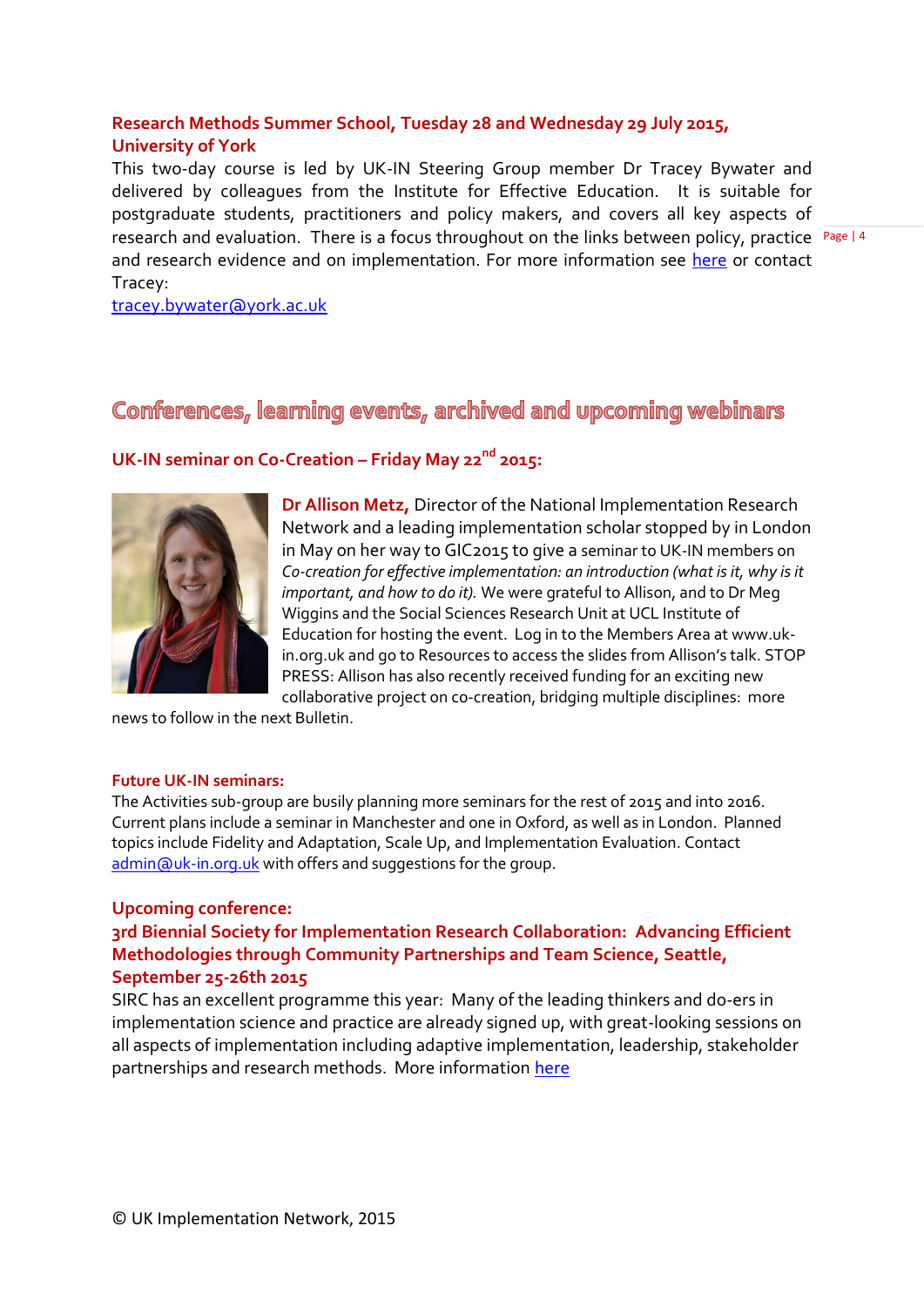#### **Upcoming conference: Researching Complex Interventions in Health: The State of the Art, Exeter, 14th-15th October 2015**

Jointly convened by the University of Exeter Medical School and Lund University, Sweden. The conference will bring together leading international contributors from the field of complex interventions for two days of presentations, workshops and discussion on the latest thinking in applied clinical health services research. It includes streams on intervention development and implementation science, with many UK contributors including UK-IN members. More informatio[n here](http://store.exeter.ac.uk/browse/extra_info.asp?compid=1&modid=2&catid=51&prodid=987)

Page | 5

#### **Upcoming webinar:**

### **Dissemination and Implementation Models in Health Research and Practice: an Online Interactive Tool 2<sup>nd</sup> July 2015** *QUERI Implementation Seminar*

This webinar, part of the excellent QUERI Implementation Seminar series, features Borsika Rabin from the Adult and Child Center for Health Outcomes Research and Delivery Science, University of Colorado. It will describe a recently launched website (highlighted in UK-IN's Spring members' bulletin) which supports practitioners and researchers in selecting and adapting dissemination and implementation models. Click [here](https://attendee.gotowebinar.com/register/3417795977973877761) for more information and to register.

# New online implementation resources

#### **View presentations from GIC, May 2015:**

The PowerPoint presentations from the whole of the GIC programme are being made available online [here](http://gic.globalimplementation.org/2015-program/) (click on each day's programme to access them – a few are still to be uploaded).

#### **Archived webinar:**

#### **Use of theory in implementation research: The Exploration, Preparation, Implementation, Sustainment (EPIS) framework: A phased and multilevel approach to implementation**

Dr Greg Aarons from University of California, San Diego, is one of the leading writers on implementation science and particularly on organisational contexts and leadership. In this seminar he explores using theory in implementation research looking in particular at the Exploration, Preparation, Implementation, Sustainment (EPIS) framework. The seminar introduces the framework and its application in a series of studies highlighting its use to guide data collection, analyses and its potential for syntheses and to guide tailoring of implementation strategies. You can view the webinar [here](https://www.youtube.com/watch?v=OYw6g0F1rTs)

#### **Podcast: Implementation Science**

This is a great introduction to implementation science, why it matters, and why 'being human' gets in the way of effective implementation! The Measure of Everyday Life is a weekly radio show in the US that aims to bring big questions to radio through interviews with social science researchers. This podcast is an interview with Brian Weiner and Leila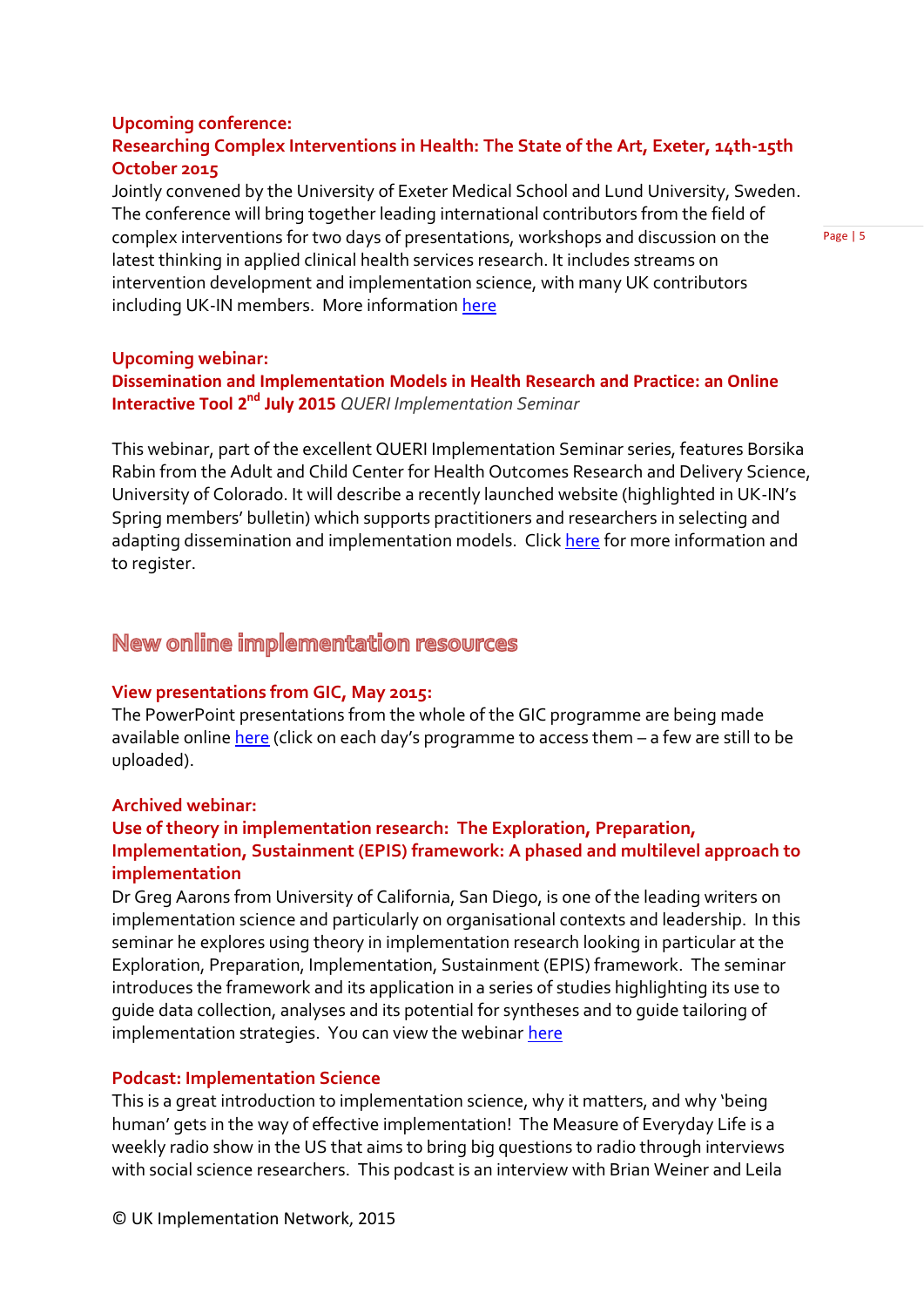Kahwati, co-founders of the Consortium of Implementation Science (see more about this new initiative [here\)](http://consortiumforis.org/). If you were at GIC you'll have seen Brian's excellent closing keynote on expanding the implementation infrastructure for scale up. The podcast is a really engaging discussion and well worth a listen. You can access it [here](https://itunes.apple.com/us/podcast/the-measure-of-everyday-life/id956844695?mt=2) - scroll down to episode 10.

#### **Archived webinar:**

#### **Using the CEBC Selection and Implementation Guide**

We've highlighted this excellent resource on implementation in previous bulletins. There are now two webinars that provide a very good introduction to it, which you can view [here](http://www.cebc4cw.org/cebc-webinars/cebc-sponsored-webinars/)

# New writing on implementation

#### **A stage-based planning tool for implementation**

This very accessible and practical brief summarises and updates aspects of NIRN's work with a focus on three core elements of implementation: establishing implementation teams to lead implementation work, using data and feedback loops for decision-making and continuous improvement, and developing a sustainable implementation infrastructure that supports both general capacity and innovation-specific capacity. The brief sets out very clearly role that each element can play in different stages of the implementation process and how each can be engaged in support of effective implementation. Highly recommended as an excellent overview. And don't let the title put you off: its applicability is definitely wider than the title suggests.

#### Download i[t here](http://www.acf.hhs.gov/programs/opre/resource/an-integrated-stage-based-framework-for-implementation-of-early-childhood-programs-and-systems)

Metz A, Naoom S, Halle T and Bartley L (2015) *An Integrated Stage-Based Framework for Implementation of Early Childhood Programs and Systems* OPRE Research Brief #2015-48 Washington DC: Office of Planning, Research and Evaluation, Administration for Children and Families, US Dept of Health and Human Sciences

#### **Importing EBPs versus locally grown interventions**

It is well established that interventions will often need to be adapted for successful transfer to a new setting. There are a number of guidelines for this highlighting that adaptation is a thoughtful multi-stage process. This paper, from a public health policy institute in Ukraine (where they ought to know a thing or two about the importance of local context!) points out that the adaptation of EBPs is far from straightforward: thoughtful adaptation requires significant elapsed time; involves things that are 'not yet knowable' or 'unknowable' as well as measurable knowns; and may not be very different from new intervention development. The author argues that locally evolved practices are *a priori* much more compatible with local context and that we need to give more careful consideration to them and to how to make them evidence based. He concludes that both are valuable and that *'There should be no presumption that imported EBPs would be more effective than local practices'*.

#### [Abstract](http://informahealthcare.com/doi/abs/10.3109/10826084.2015.1007755)

Dumchev K (2015) 'Imported "Evidence-Based" or Locally Grown Interventions: A False Dichotomy and Some Hard Choices in Implementation Science' *Substance Use and Misuse Early Online 1-5, 2015*

© UK Implementation Network, 2015

Page | 6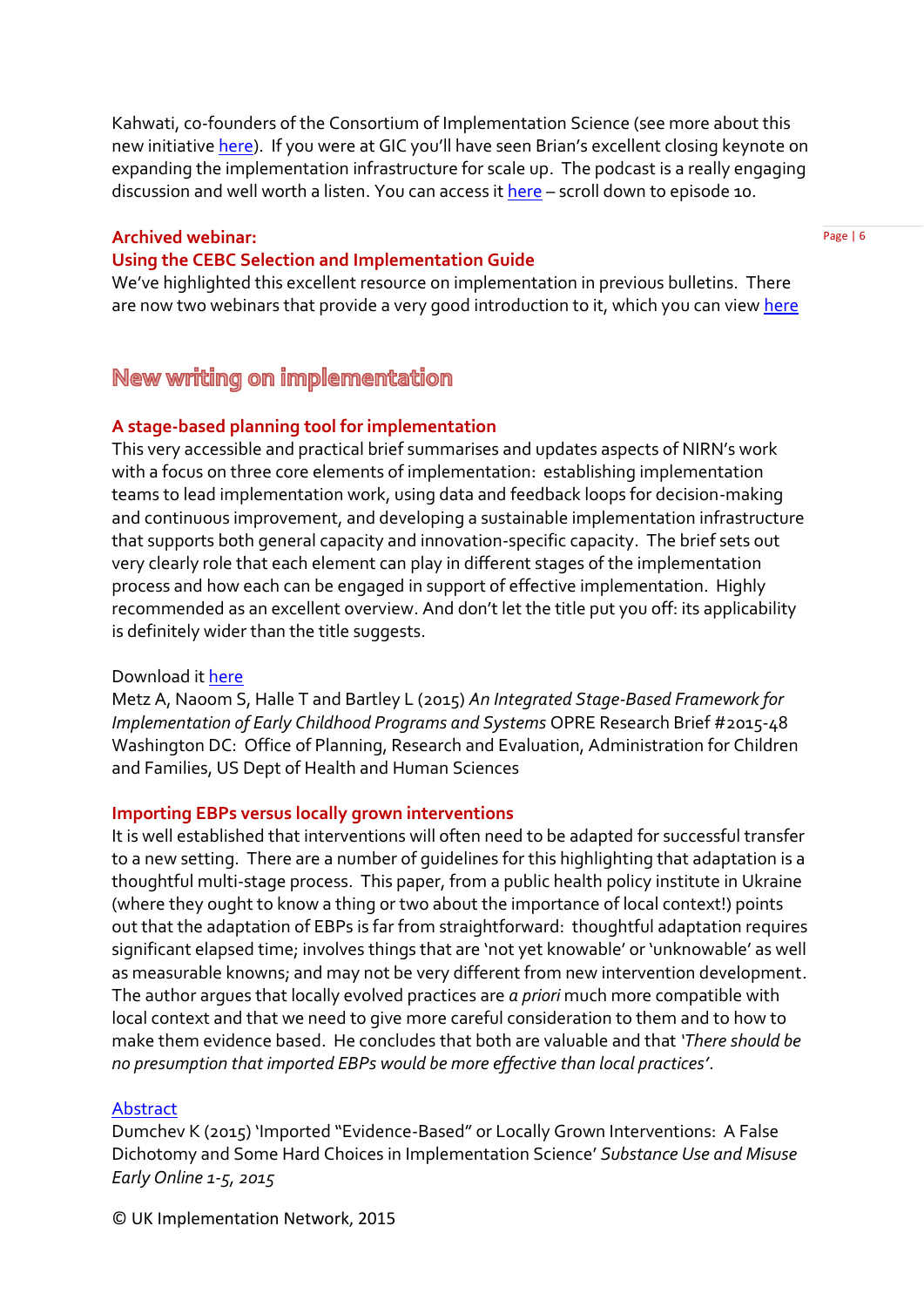#### **How to study improvement**

This paper looks at how improvement efforts can be studied, distinguishing improvement projects from research and evaluation because of their focus on solving practical problems, often at a local level, rather than generating knowledge. It discusses how evaluation methods (RCTs, systematic reviews, qualitative research and economic evaluations) can be deployed to study improvement efforts. But it explores the challenges of applying these methods to activities that are purposefully evolving over time rather than static, and where context is crucial.

[Article](http://qualitysafety.bmj.com/content/early/2015/03/24/bmjqs-2014-003620.full)

Portela M, Pronovost P, Woodcock T, Carter P and Dixon-Woods M (2015) 'How to study improvement interventions: a brief overview of possible study types' *BMJ Quality & Safety*  Published Online First 25 March 2015 as 10.1136/bmjqs-2014-003620

#### **Implementation science needs to wise up on communication!**

This very thought-provoking paper issues a challenge to implementation scientists and practitioners to get smarter in the way we think about communication. The authors say that implementation science sees communication as a transactional process which is about the transfer of information, but should instead view it as a transformational process that is about creating change based on shared understanding. This approach would give more weight to the social construction of knowledge, the role of social contexts, the multilayered nature of communication – and would recognise that we might have something to learn from people who study communication!

#### [Article](http://www.implementationscience.com/content/10/1/58)

Manojlovich M, Squires J, Davies B and Graham I (2015) 'Hiding in plain sight: communication theory in implementation science' *Implementation Science 10:58*

#### **Implementation boiled down to R=MC<sup>2</sup>**

Organisational readiness to change is a critical component for successful implementation. This paper, by one of the leading implementation research groups in the US, proposed a simple heuristic, R=MC<sup>2</sup>. 'R' represents 'organisational readiness'. 'M' is the 'motivation' to implement a specific innovation, based on the perceived incentives and disincentives, and the paper provides a useful set of factors known to influence motivation. 'C<sup>2</sup>' represents two types of 'capacity'. The first is general capacity: the attributes of a functioning organisation, its context, culture, infrastructure and organisational processes. The second is innovation-specific capacity: the human, technical and financial conditions needed by the particular innovation. If any element of the equation is at or close to zero, the organisation is not ready for implementation. It's a simple heuristic, but one that any organisation could usefully apply in thinking about its own innovation efforts.

#### [Abstract](http://onlinelibrary.wiley.com/doi/10.1002/jcop.21698/abstract)

Scaccia J, Cook B, Lamont A, Wandersman A, Castellow J, Katz J and Beidas R (2015) 'A Practical Implementation Science Heuristic For Organizational Readiness: R=MC<sup>2</sup> Journal *of Community Psychology vol 43 no. 4 484-501*

Page | 7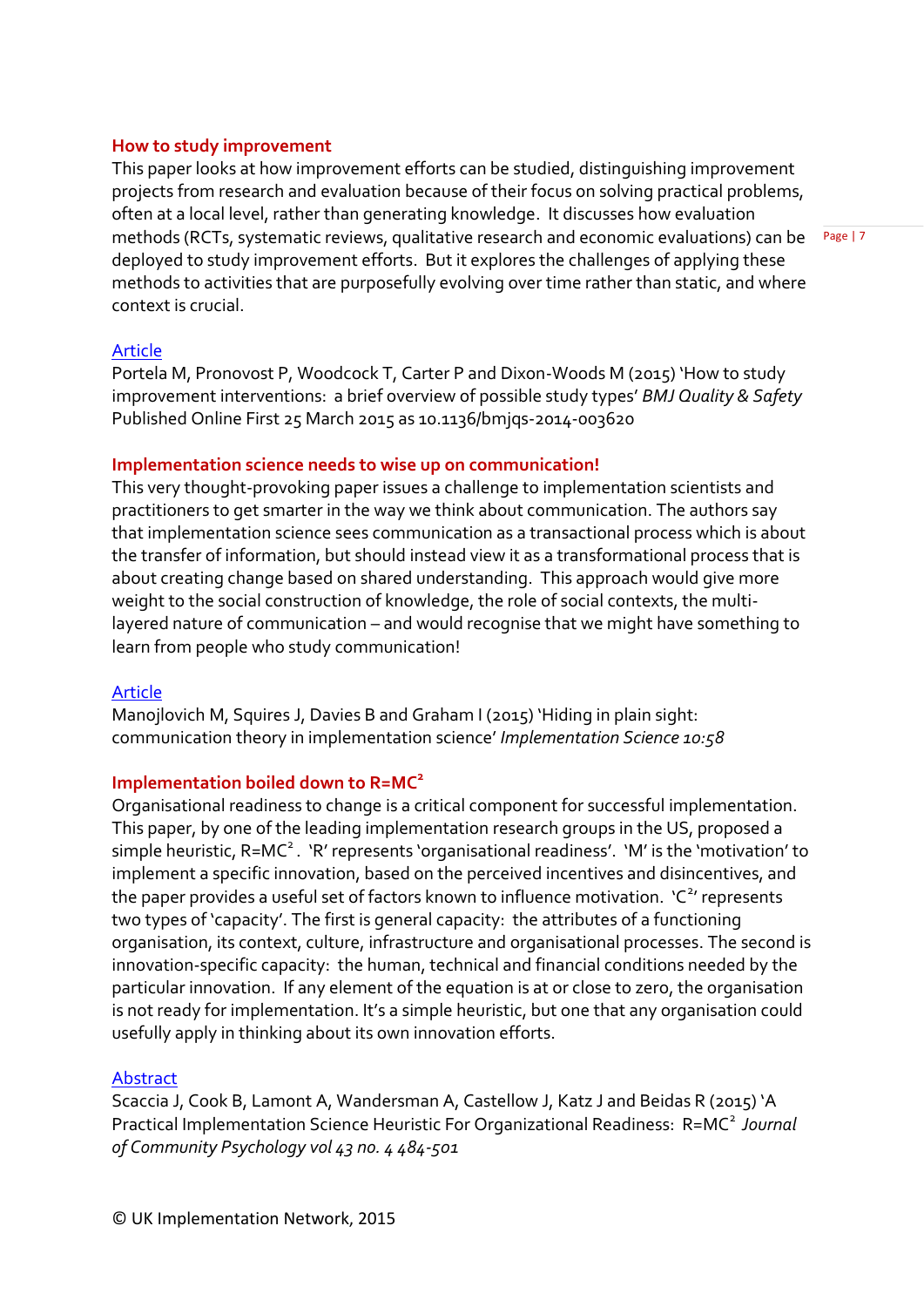#### **Is implementation theory really better than common sense?**

This paper provides a useful categorisation of implementation theories, models and frameworks, aiming to clarify which are useful where but also commenting on their limitations. The five categories identified are: process models (describing and guiding the implementation process); determinant frameworks (specifying determinants, barriers and enables that influence implementation outcomes); classic theories (from fields external to implementation science); implementation theories (such as organisational readiness or implementation climate); and evaluation frameworks. There is a useful discussion of why theory is better than common sense, which concludes by quoting Immanuel Kant *'Experience without theory is blind, but theory without experience is mere intellectual play'.*

Page | 8

#### [Article](http://www.implementationscience.com/content/pdf/s13012-015-0242-0.pdf)

Nilsen P (2015) 'Making sense of implementation theories, models and frameworks' *Implementation Science 10:53*

### **Research protocols**

Finally, we highlight two protocols for research studies that show how various implementation frameworks are being operationalised in empirical research. (See the UK-IN Implementation Resource Digest 1 on Core Implementation Resources for more details about the frameworks involved.)

#### **Study operationalising Getting To Outcomes (GTO) and RE-AIM**

This initiative, which aims to support stable housing among US veterans by addressing mental health and substance use, will compare 'implementation as usual' (involving training and treatment manuals) with 'implementation augmented by GTO. GTO sets out the steps involved in implementation and provides guidance for approaching each, broadly structured around planning, implementation and self-evaluation. We need more research like this in the UK, exploring the impacts of enhanced implementation strategies!

#### [Protocol](http://www.implementationscience.com/content/pdf/s13012-015-0267-4.pdf)

Smelson D, Chinman M, McCarthy S, Hannah G, Sawh L and Glickman M (2015) 'A cluster randomized Hybrid Type III trial testing an implementation support strategy to facilitate the use of an evidence-based practice in VA homeless programs' *Implementation Science 10:79*

#### **Study operationalising the RE-AIM framework and the Consolidated Framework for Implementation Research (CFIR)**

The project is implementing a diabetes prevention programme in three medical centres working with US veterans. The protocol sets out how CFIR will be used to guide qualitative data collection and analysis and RE-AIM used to assess reach, effectiveness, adoption, implementation and maintenance. Additional files show the measures used for the RE-AIM domains and the staff and patient interview guides.

#### [Protocol](http://www.implementationscience.com/content/10/1/68)

Damschroder L, Moin T, Datta S, Reardon C, Steinle N, Weinreb J, Billington C, Maciejewski M, Yancy W, Hughes M, Makki F and Richardson C (2015) 'Implementation and evaluation of the VA DPP clinical demonstration: protocol for a multi-site non-randomized hybrid effectiveness-implementation type III trial' *Implementation Science 10:68*

© UK Implementation Network, 2015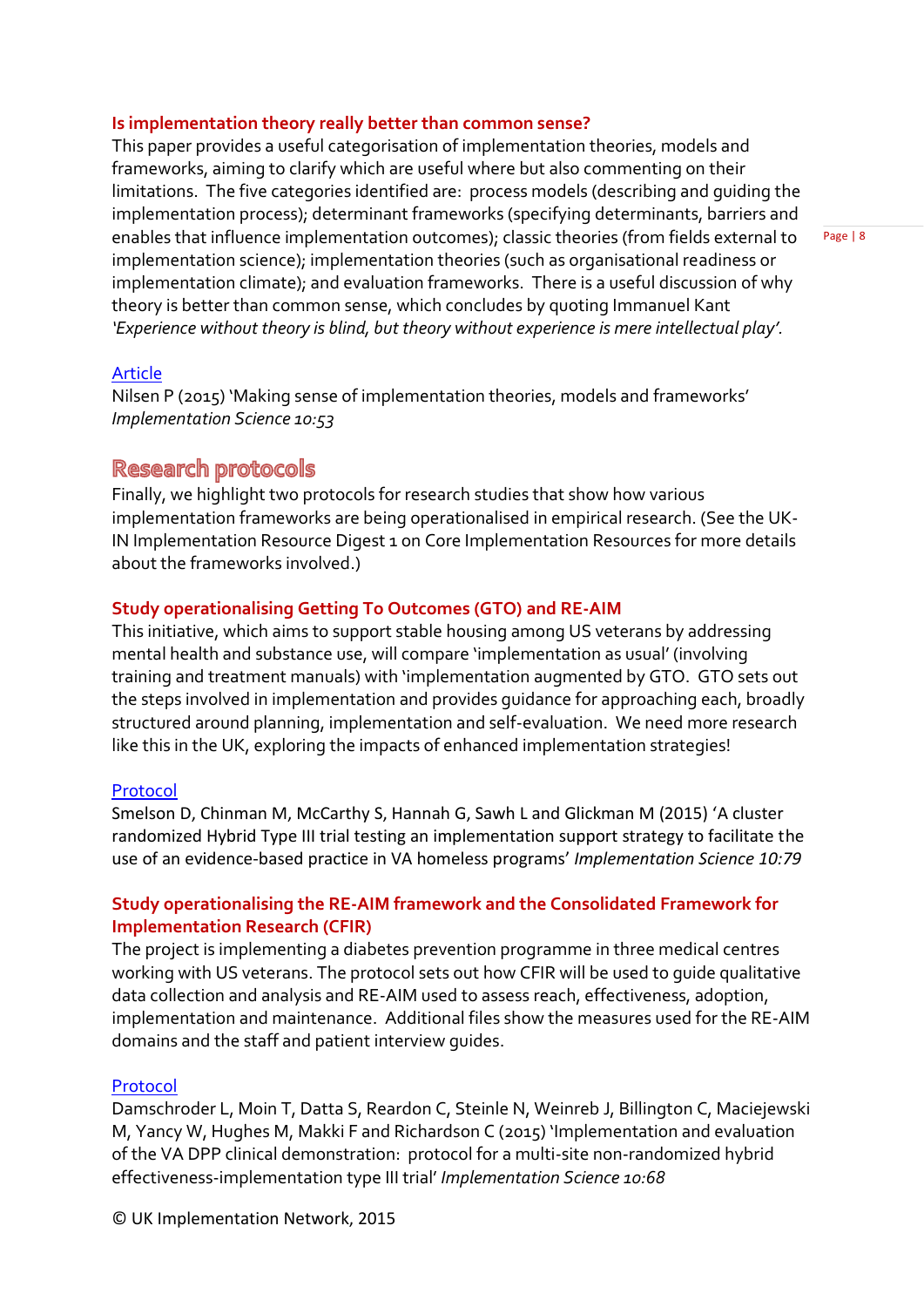Page | 9



*Implementation Knowledge and News is produced for members of the UK Implementation Network. This edition was collated by Jane Lewis (The Colebrooke Centre for Evidence and Implementation) and others on behalf of the UK-IN Knowledge Resources group. To suggest items for inclusion in the next edition, or for comments and feedback, please email Jane at [jlewis@cevi.org.uk](mailto:jlewis@cevi.org.uk) and/or the UK-IN administrator, Alisan Napier, at admi[n@UK-IN.org.uk.](mailto:knowledge@UK-IN.org.uk)*